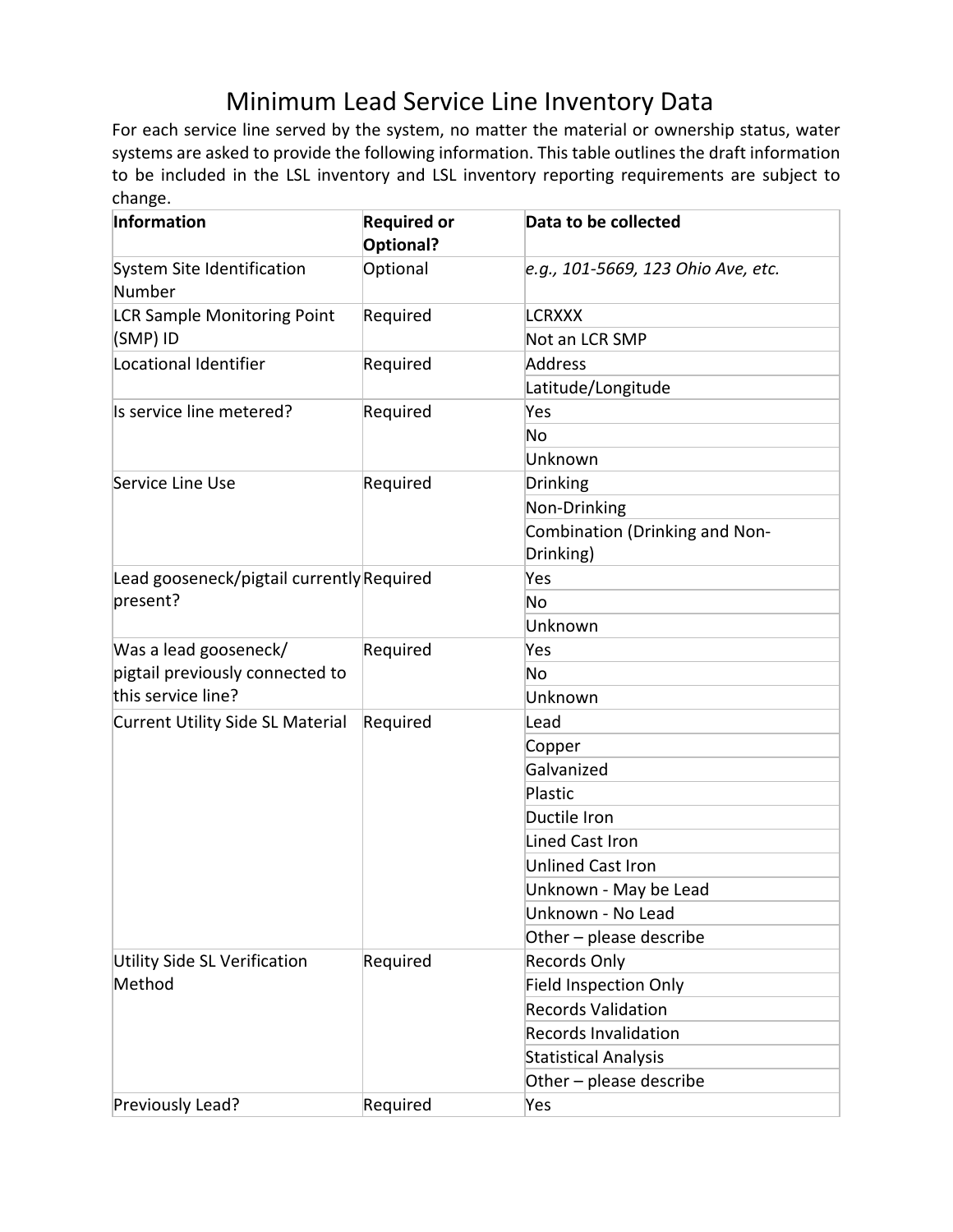|                                                         |          | No                           |
|---------------------------------------------------------|----------|------------------------------|
|                                                         |          | Unknown                      |
| Utility Service Line Diameter                           | Optional | $e.g., 1$ inch               |
| Utility Side Installation/                              | Optional | e.g., 1974                   |
| <b>Replacement Date</b>                                 |          |                              |
| <b>Current Customer SL Material</b>                     | Required | Lead                         |
|                                                         |          | Copper                       |
|                                                         |          | Galvanized                   |
|                                                         |          | Plastic                      |
|                                                         |          | Ductile Iron                 |
|                                                         |          | <b>Lined Cast Iron</b>       |
|                                                         |          | <b>Unlined Cast Iron</b>     |
|                                                         |          | Unknown - May be Lead        |
|                                                         |          | Unknown - No Lead            |
| <b>Customer Side Verification</b>                       | Required | <b>Records Only</b>          |
| Method                                                  |          | <b>Field Inspection Only</b> |
|                                                         |          | <b>Records Validation</b>    |
|                                                         |          | <b>Records Invalidation</b>  |
|                                                         |          | <b>Statistical Analysis</b>  |
|                                                         |          | Other - please describe      |
|                                                         |          | <b>Records Only</b>          |
| Customer Side Installation/                             | Optional | e.g., 1974                   |
| <b>Replacement Date</b>                                 |          |                              |
| <b>Building Type</b>                                    | Optional | Single Family Structure      |
|                                                         |          | Multi-Family Residential     |
|                                                         |          | <b>Elementary School</b>     |
|                                                         |          | <b>Secondary School</b>      |
|                                                         |          | <b>Childcare Center</b>      |
|                                                         |          | Nonresidential               |
|                                                         |          | Other                        |
| <b>Building Construction Date</b>                       | Optional | e.g., 1974                   |
| <b>Building Plumbing Material 1</b>                     | Optional | Lead Internal Plumbing       |
|                                                         |          | Copper with Lead Solder      |
|                                                         |          | Copper withOUT Lead Solder   |
|                                                         |          | Other - No Lead              |
| <b>Building Plumbing Material 2</b>                     | Optional | Lead Internal Plumbing       |
|                                                         |          | Copper with Lead Solder      |
|                                                         |          | Copper withOUT Lead Solder   |
|                                                         |          | Other - No Lead              |
| Point of Entry (POE) or Point of<br>Use (POU) Treatment | Required | Yes                          |
|                                                         |          | No                           |
|                                                         |          | Unknown                      |